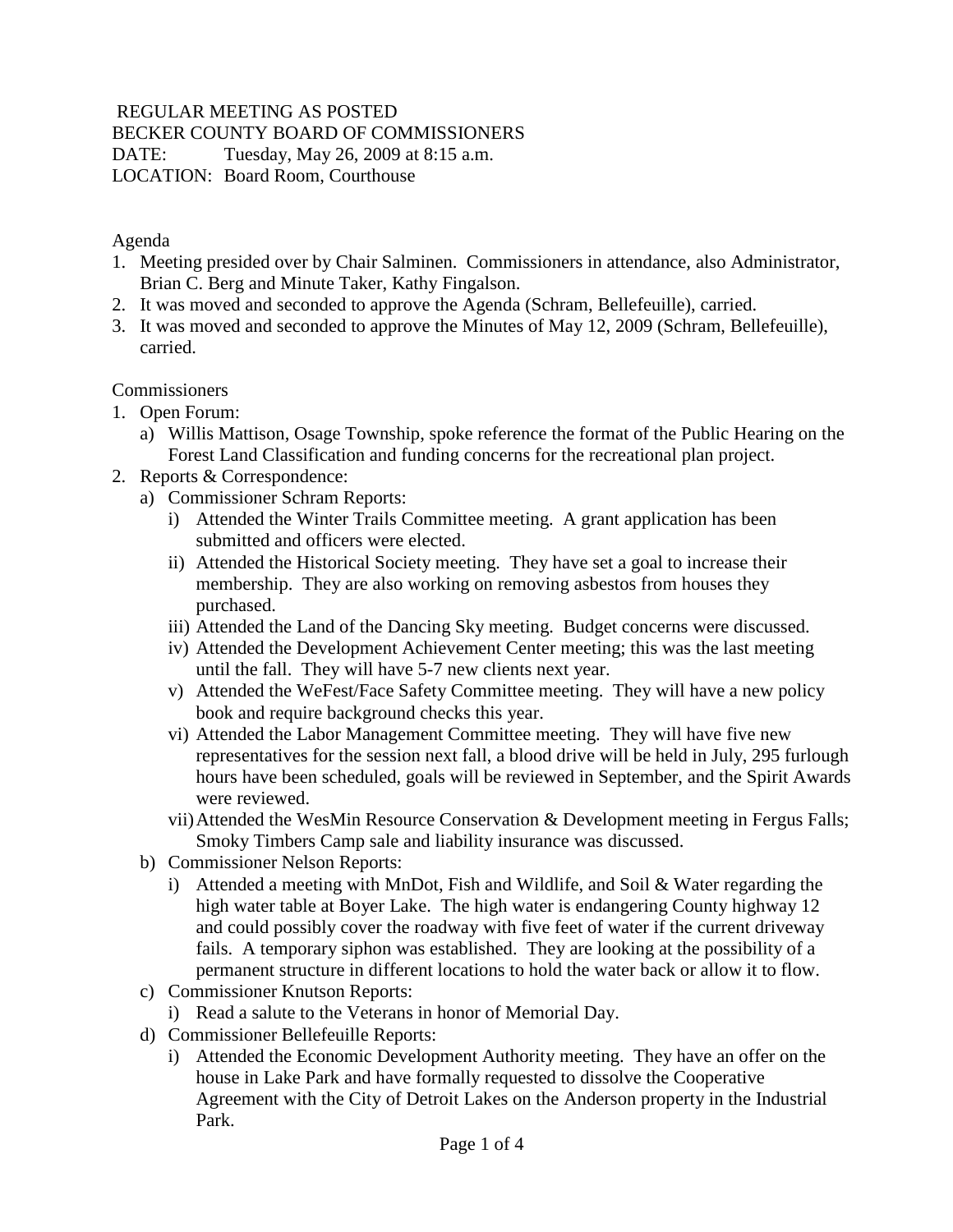- e) Commissioner Salminen Reports:
	- i) Attended the Association of Minnesota Counties video conference regarding financing from the State of Minnesota.
- 3. Appointments
	- a) It was moved and seconded to re-appoint Donald Ackerman to the Parks and Recreation Board in District 5 to run from May 1, 2009 through April 30, 2012 (Nelson, Knutson), carried
- 4. It was moved and seconded to approve attendance by the Commissioners to the Association of Minnesota Counties District Meeting on June 5, 2009 in Fergus Falls including mileage and per diem (Knutson, Schram), carried.
- 5. Brian Berg distributed an Open House schedule for the entrance greeters from 10:30 a.m. through 2:00 p.m. on Saturday, May 30, 2009.
- 6. Commissioner Nelson reported the Association of Minnesota Counties Annual Conference will be held December 8, 2009, the second Tuesday in December. It was agreed by consensus to move the first Board Meeting in December to the third Tuesday, December 15, 2009.
- 7. It was moved and seconded to approve attendance by the Commissioners to the Soil and Water meeting on June 17, 2009 with no mileage or per diem (Bellefeuille, Knutson), carried.

Auditor-Treasurer

1. There were no license and permits.

# Finance Committee Minutes

- 1. It was moved and seconded to approve the Claims with the addition of two over 90 day claims; Otis Elevator for \$3,800 and Meritcare Hospital for \$323, #1 claim was received in January 2009 and believed it was paid in 2008; Board approved August 26, 2008; #2 claim victim lived in Clay County, bill had been formerly sent to Clay County and we recently received it (Knutson, Bellefeuille), carried.
- 2. It was recommended by the Finance Committee to approve the Natural Resource Management/Parks and Recreation requests to advertise for bids for site preparation of 195 acres of tree planting, and to reduce the liability insurance limits for timber sales. The Timber Sale Mobilization Refunds were discussed and it was recommended to be handled by the Natural Resource Committee.
- 3. It was moved and seconded to approve the Environmental Services request to purchase a welder for general welding on the site in the amount of \$1,500 plus tax (Schram, Knutson), carried.
- 4. It was moved and seconded to approve the Environmental Services request to purchase three hand held two way radios in the amount of \$1,155 plus tax (Knutson, Schram), carried.
- 5. It was moved and seconded to approve the Environmental Services request to purchase a storage tank for used oil collected in the summer months and utilized to heat the maintenance shop during the winter in the amount of \$2,000 plus tax (Nelson, Bellefeuille), carried.
- 6. It was moved and seconded to approve the Auditor-Treasurer's Cash Comparison Report for April 2009 (Bellefeuille, Schram), carried.
- 7. It was moved and seconded to approve the Maintenance request to purchase a portable storage shed to be constructed on the southwest corner of the new parking lot in the amount up to \$2,287 if proper permitting can be obtained from the City of Detroit Lakes (Bellefeuille, Schram), carried.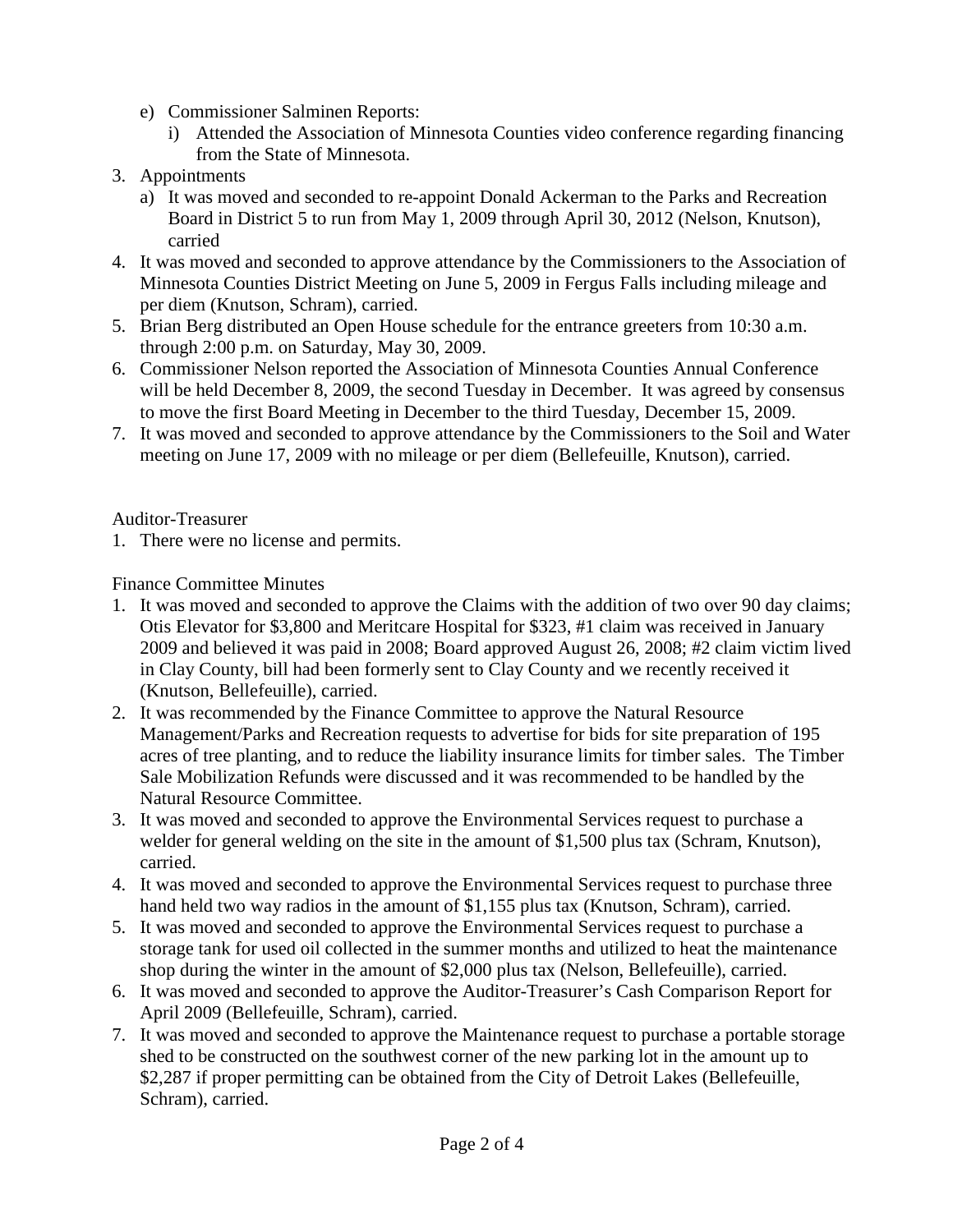8. It was moved and seconded to approve the request to purchase the Becker County LiDAR data for \$35,397.14 offset by a Federal Grant for \$15, 424 leaving a balance of \$19,973.14 and to apply funds remaining in the GIS budget in the amount of \$18,281.42 (Nelson, Knutson), carried.

#### 2010 Preliminary Budget Discussion

1 . The Commissioners and the County Administrator, Brian Berg, discussed the 2010 Budget. Topics included the projected reduced State Aid, Becker County projected revenue reductions and projected expenditures. Possible choices are to cut services, increase taxes, or both.

#### Human Services

- 1. It was moved and seconded to accept the Adult Services Report (Bellefeuille, Schram), carried.
- 2. It was moved and seconded to accept the Child and Family Services Report (Schram, Nelson), carried.
- 3. It was moved and seconded to accept the Financial Assistance Reports (Bellefeuille, Schram), carried.
- 4. It was moved and seconded to approve the Human Services Claims (Nelson, Schram), carried.
- 5. It was moved and seconded to accept the Community Health Report (Schram, Bellefeuille), carried.
- 6. It was moved and seconded to approve the Community Health Claims (Bellefeuille, Schram), carried.
- 7. It was moved and seconded to accept the Transit Ridership Report (Knutson, Schram), carried.
- 8. It was moved and seconded to approve the Transit Claims (Knutson, Nelson), carried.

#### Planning and Zoning

- 1. Planning Commission Recommendations, May 19, 2009: First Order of Business: Mark Kent, AT & T Mobility and American Tower Corporation. It was moved and seconded to concur with Planning and Zoning to approve a 4 tenant communications site complete with a 300 ft guyed tower, 4 sets of antenna and coax cable, 4 equipment buildings (12 ft x 20 ft), tower base and buildings and anchors to be enclosed with a 6 ft high chain link fence with 3 barb wire anti-climb fence on the property located at 24893 370<sup>th</sup> St in White Earth Township based on the fact that the use would not be detrimental to the surrounding area (Knutson, Nelson), carried.
- 2. Second Order of Business: Scott and Vicki Stelter. It was moved and seconded to approve a conditional use permit to construct a 100 ft by 200ft outdoor riding arena with a 20 ft by 20 ft crows nest to be utilized for horse shows. The arena would normally be open between the hours of 9 am and 6 pm on Saturdays and Sundays on the property located at 24300 Co Rd 149 in Richwood Township based on the fact that the use would not be detrimental to the surrounding area with the following stipulations: 1) the driveway will be widened in the best possible location 8 feet by 50 feet for traffic to meet, and 2) the driveway widening work will be completed before the first show in June (Nelson, Schram), carried.
- 3. Third Order of Business: Bruce Qvammen. It was moved and seconded to concur with Planning and Zoning to approve the change of zone from high density residential to residential and approve the certificate of survey for three lots on the property located in Height of Land